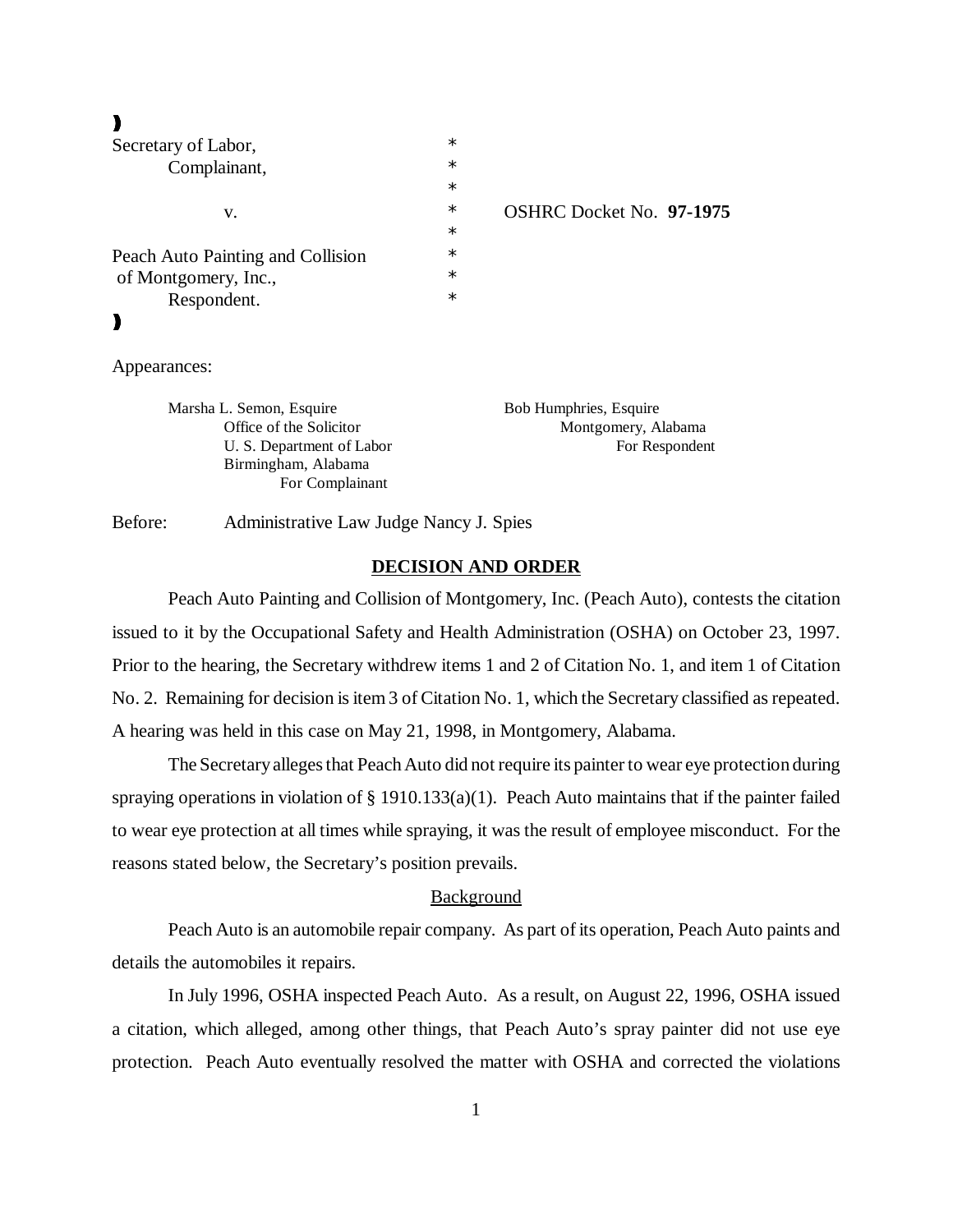(Exh. C-2 ). After the 1996 inspection, Peach Auto purchased what was referred to during the hearing as "welding type" goggles. Peach Auto employee Herman Caffey, a painter, tried to wear this type of goggles but found them to be hot, uncomfortable, and easily fogged (Tr. 110, 122-123).

In July, 1997, OSHA's inspector David Gilreath responded to a formal complaint (later unsubstantiated) relating to fumes from Peach Auto's spray painting operation. In order to assess the validity of the complaint, Gilreath asked permission from Peach Auto's manager Gary Fail to inspect the spraying operations. Fail told him that he should "just do what he had to do" (Tr. 7, 10).

Gilreath observed Caffey don protective clothing and equipment and spray paint three automobiles.<sup>1</sup> Although Caffey wore other protective equipment, he did not use any type of eye protection (Tr. 22-23). Gilreath interviewed Caffey and noticed that Caffey's eyes were bright red (Exh. C-9; Tr. 12). According to Gilreath, Caffey explained that his eyes were red because of spray painting.<sup>2</sup> As Gilreath left the establishment, he told Fail that Caffey was not wearing eye protection but should be (Tr. 13-14, 88).

Gilreath, who was a "safety" inspector, referred the matter of Caffey's possible chemical overexposure to a "health" inspector, industrial hygienist Albert Smith, Jr. The next day Smith went to Peach Auto and requested and received permission to inspect the spraying operation. As Smith was setting up his equipment and Caffey was preparing to spray paint, Fail advised Smith that the spray booth was out of commission and could not be used that day (Tr. 30, 32).

Smith left but returned on August 10, 1997, to conduct personal sampling for the spray painting operation. Although Caffey wore a respirator and other protective equipment while he spray painted, he again failed to wear any type of eye protection. When asked, Caffey explained to Smith that he did not like wearing the "welding type" goggles. Caffey had not tried to use other goggles or alternate eye protection. Later, manager Fail repeated Caffey's complaint that goggles fogged badly during the painting process (Tr. 35, 36, 40-41).

<sup>&</sup>lt;sup>1</sup> It is not significant whether Caffey initially intended to spray paint or whether, as Peach Auto contends, Caffey only painted to accommodate Gilreath. The important point is that Caffey wore no eye protection during the spraying process. Caffey demonstrated how he usually spray painted, and he usually spray painted without wearing protective glasses.

 $2$  At the hearing, Caffey testified that he had diabetes and that the disease, together with his medications, caused his eyes to be red. He did not believe that his eyes were affected by the spray painting (Tr. 112).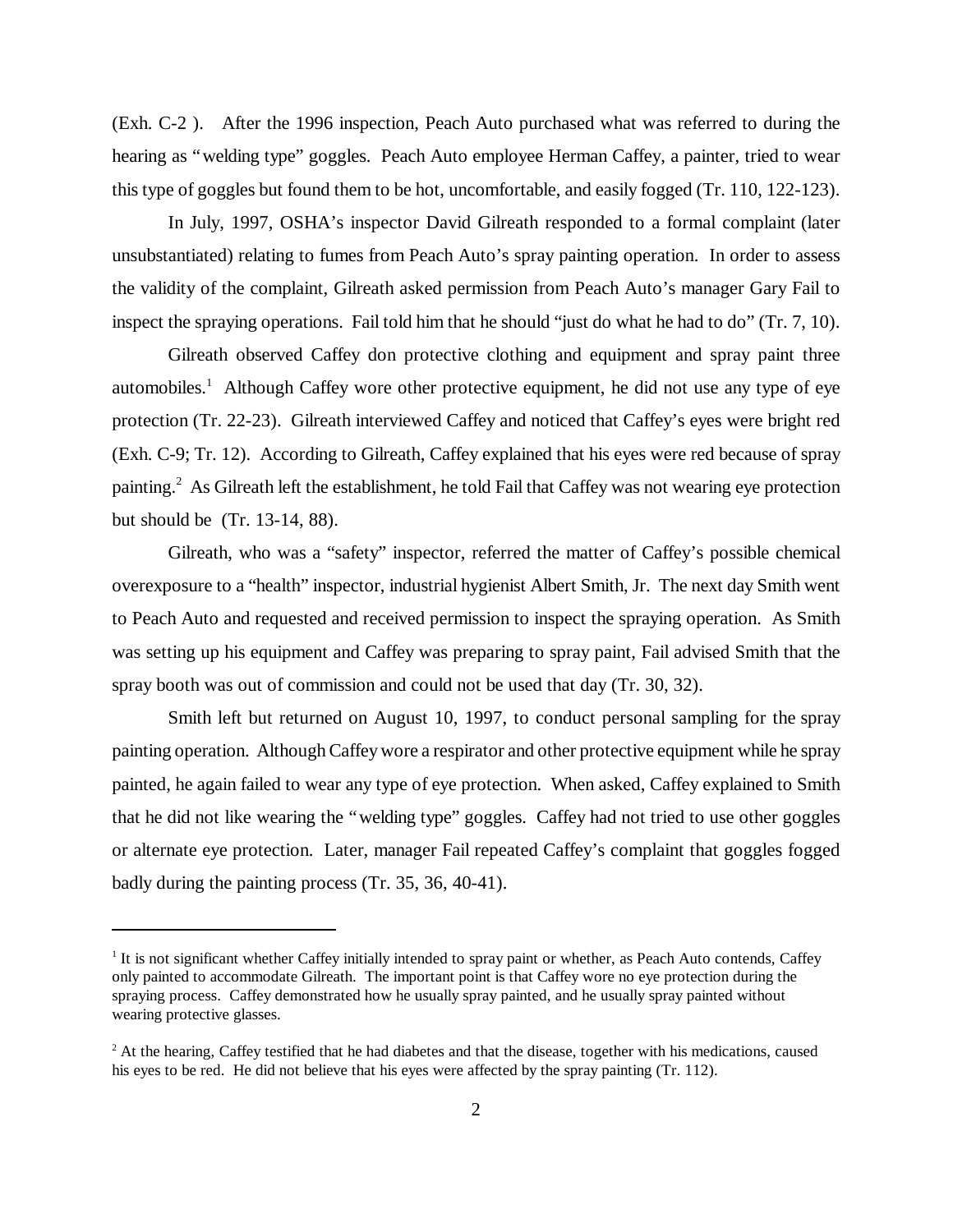#### Item 3 of Citation No. 1

The Secretary contends that Peach Auto did not utilize protective eye equipment in violation

of  $\S$  1910.133(a)(1). The standard requires:

The employer shall ensure that each affected employee uses appropriate eye or face protection when exposed to eye or face hazards from flying particles, molten metal, liquid chemicals, acids or caustic liquids, chemical gases or vapors, or potentially injurious light radiation.

It is the Secretary's burden to establish each of four elements of a violation:

(a) the applicability of the cited standard, (b) the employer's noncompliance with the standard's terms, (c) employee access to the violative conditions, and (d) the employer's actual or constructive knowledge of the violation (*i.e.*, the employer either knew, or with the exercise of reasonable diligence could have known, of the violative conditions).

*Atlantic Battery Co.,* 16 BNA OSHC 2131, 2138 (No. 90-1747, 1994).

Peach Auto maintained material safety data sheets (MSDSs) for the products it used in its spray painting operation. These included enamel mixing color (Exh C-3), synthetic enamel (Exh. C-4), and a synthetic enamel reducer (Exh. C-5). Each of these products contained potentially hazardous organic chemicals, including the two which most worried Smith: toluene and xylene. The "health hazard data" found on the MSDSs declared that "exposure may be by eye contact." The MSDSs also described the serious heath hazards which could result from overexposure to the chemicals in the products (Exh. C-3, C-4, C-5). The products presented an "eye hazard" from "chemical vapors." Based on Smith's testimony and the MSDSs, the Secretary has met the first element of her proof, *i.e.,* that the terms of the standard apply.

Peach Auto's painter, Herman Caffey, was a skilled painter, who usually worked 10-hour days, 4 to 8 of which were spent actually spray painting (Tr. 93, 115). Without protective glasses, Caffey's eyes were exposed to hazardous chemical vapors during spray painting. Each MSDS included under the heading "PROTECTION RECOMMENDED FOR THE PAINTERS: . . . "Wear safety spectacles with unperforated sideshields." Caffey seldom wore protective eye wear (Tr. 110, 123). He was exposed to the hazard addressed by the standard. The Secretary has met the second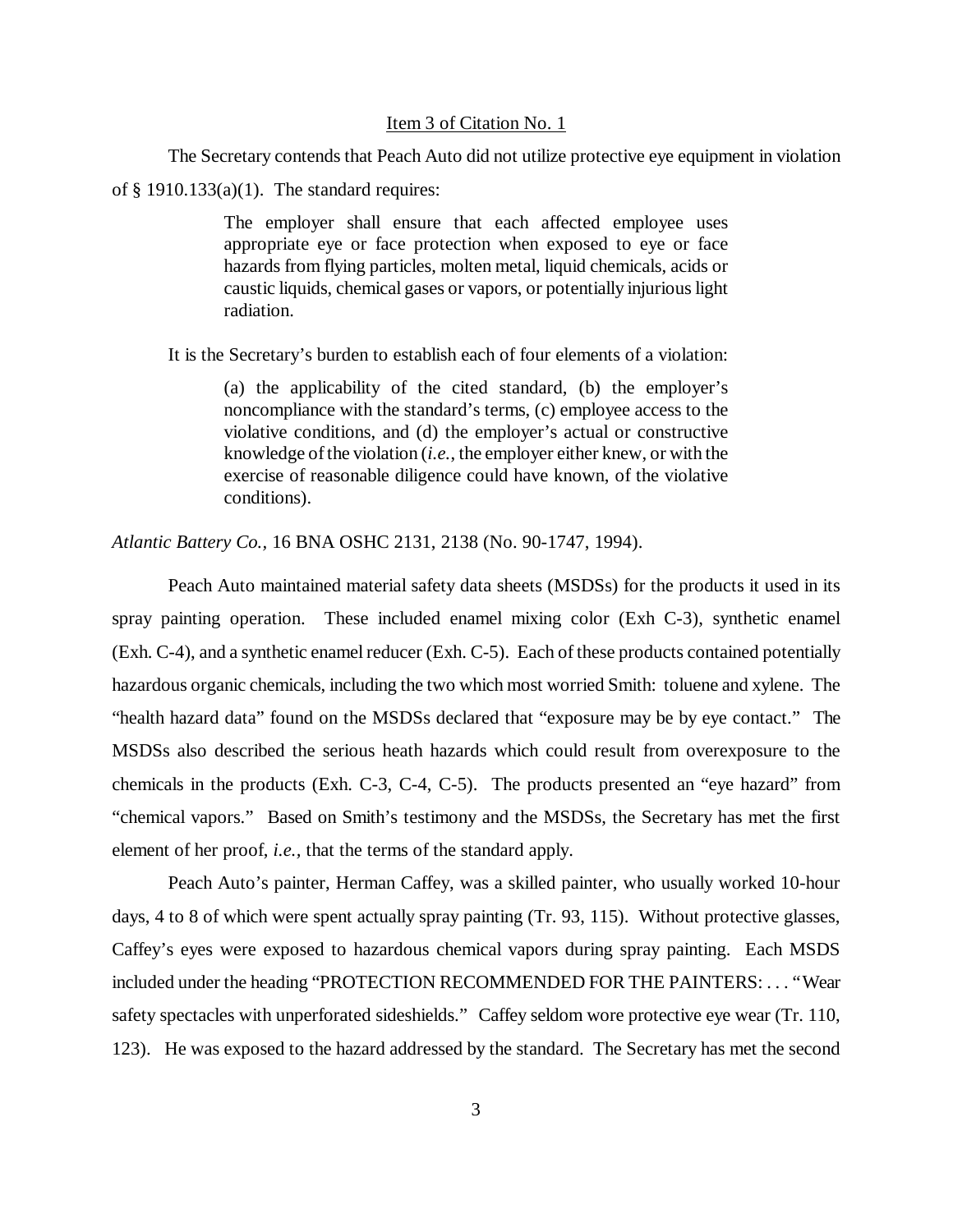element of proof.

The Secretary has also shown that Peach Auto had knowledge of the violation. In addition to the notice afforded by the MSDSs, Peach Auto's own job hazard assessment for Caffey's position required the use of eye protection during spray painting (Exh. C-8; Tr. 97). The offices of Peach Auto's manager Fail and its assistant manager were approximately 40 feet from the spraying booth. They were often in the area while Caffey was painting (Tr. 10, 99).

Fail understood why Caffey did not like wearing the "welding" goggles. The paint booth was heated to facilitate baking the paint onto the vehicles. The goggles were hot and tended to fog up (Tr. 82). Caffey was a skilled and valued employee. He had been a painter for 22 years, and Peach Auto naturally did not wish to lose his services (Tr. 102). Rather than continuing to search for alternate protective eye wear, which could be more compatible with its intended use for spray painting, Peach Auto acquiesced in Caffey's decision simply to forgo using eye protection.

The Secretary established each of the elements of proof for a § 1910.133(a) violation. The burden then shifts to Peach Auto to establish its defense of employee misconduct.

#### Employee misconduct defense

In order to negate a violation on the grounds of employee misconduct, the employer must show that: (l) it established work rules designed to prevent the specific violation from occurring; (2) the work rules were adequately communicated to its employees; (3) it took steps to discover violations of those rules; and (4) it effectively enforced the rules when violations were discovered. *E.g., Gary Concrete,* 15 BNA OSHC 1051, 1055 (No. 86-1087, 1991).

Since the evidence demonstrates that Peach Auto did not adequately attempt to discover violations of or to enforce its workrule, it is unnecessary to discuss the first two elements of the defense. Peach Auto primarily relies on the fact that it issued Caffey two disciplinary notices (dated February 5, 1997, and April 10, 1997) for his failure to wear eye protection (Exh. R-1 and R-2). However, as Fail's testimony illustrates, the discipline had no real effect (Tr. 99):

- Q. Approximately how often since the date of the [last] disciplinary action . . . did you observe Mr. Caffey spray painting without his eye protection?
- A. I've probably caught him a time or two.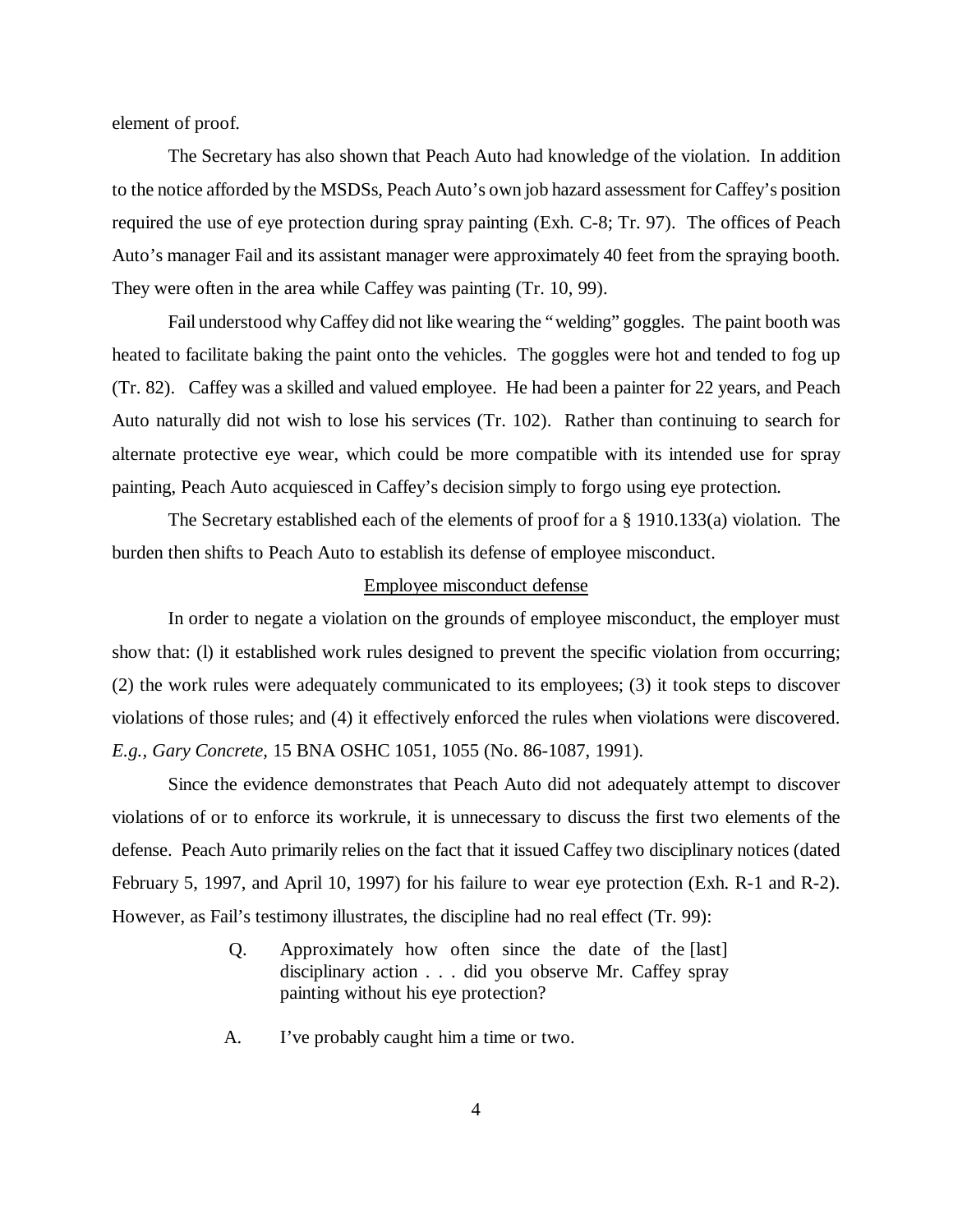- Q. Did you issue another written disciplinary report?
- A. I did not but I had a strong conversation with him.

The "welding" goggles were not a good choice for Peach Auto's spray painting operation, and resulted in Caffey's refusal to wear them. Given that Caffey rarely wore eye protection and that Fail so often observed him painting, it is concluded that the disciplinary action was not aimed at enforcement. It is telling that Caffey did not wear eye protection during either of the two times OSHA observed him on site. One would expect that if Peach Auto ever sought to enforce its work rule (a work rule, moreover, adopted because of a previous OSHA inspection), it would have done so when it knew that OSHA would be reviewing its spraying operation. For this and for the other reasons discussed, Peach Auto failed adequately to discover violations or to enforce its work rule. The employee misconduct defense fails. The violation of  $\S$  1910.133(a)(1) is affirmed.

# Repeated Classification

The repeat classification is based on the final order citation issued to Peach Auto on August 22, 1996. Item 2a of that citation (No. 1) cited  $\S$  1910.133(a)(1) and read:

> (b) Paint booth: Employees exposed to irritating mists and vapors while spraying various mixtures of solvent-based coatings were not required to wear eye protection.

The Commission has held that a violation may be classified as "repeated" if the same employer has received a final order citation for a substantially similar violation.

> Unless the standard at issue is a general standard, the Secretary establishes a prima facie case of similarity by showing that both violations are of the same standard. However, if the standard at issue is a general standard, then the Secretary would have the burden of proving that the two violations are substantially similar in nature

*Edward Joy Co.,*15 BNA OSHC 2091, 2092 (No. 91-1710, 1993) (citation omitted).

 Because the Secretary has met the higher burden of establishing substantially similar circumstances, it is unnecessary to decide whether § 1910.133(a)(1), as amended in 1994, is a general or a specific standard. The same spray painting operation, the same establishment, the same supervisory employee, and the same exposed employee were involved in both citations. Peach Auto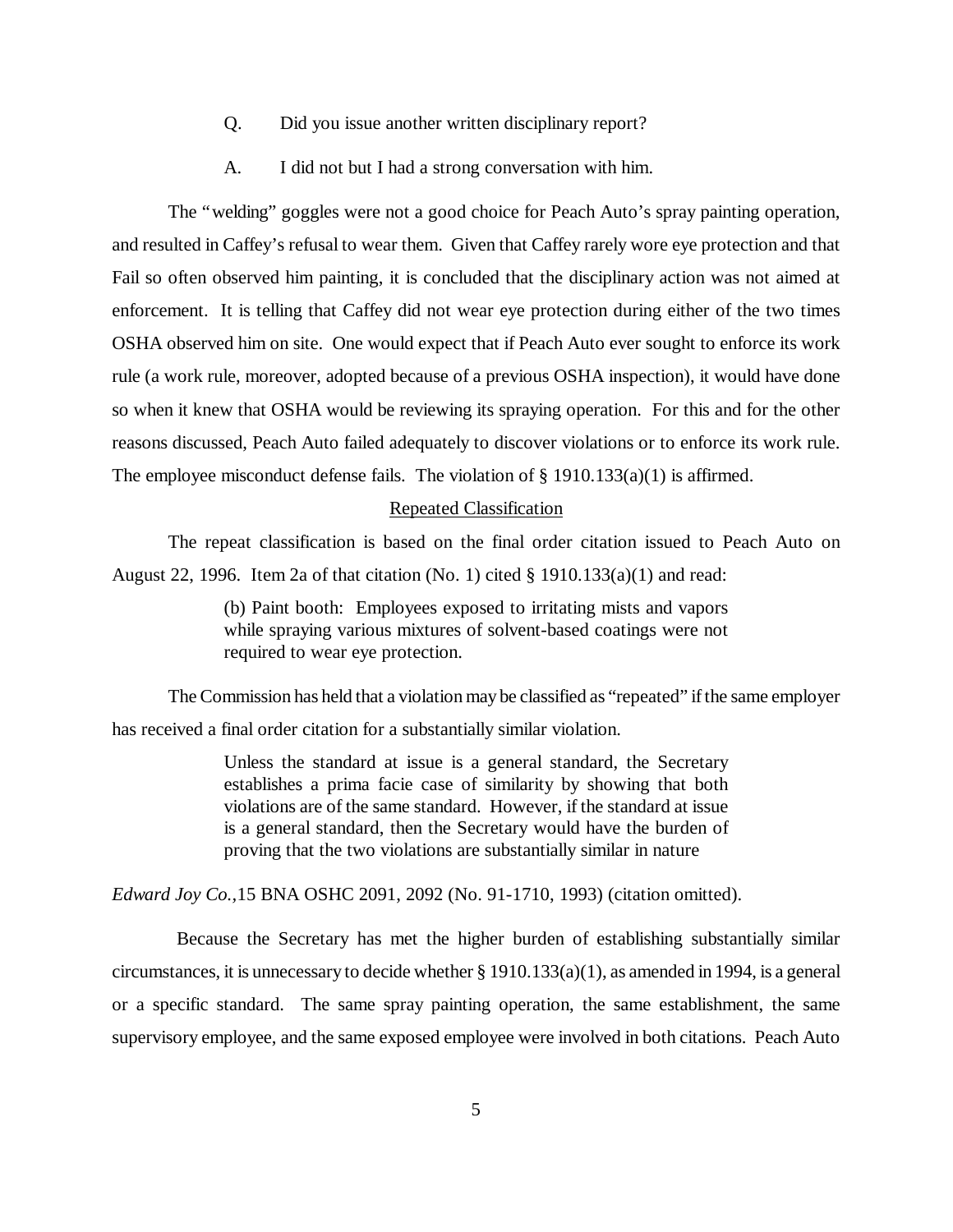had actual notice that Caffey should wear protective glasses or goggles. The Secretary has met her burden of showing that the violation was repeated.

## Penalty Determination

The Commission must give "due consideration" to the size of the employer's business, the gravity of the violation, the employer's good faith, and history of past violations in determining an appropriate penalty. *J.A. Jones Constr. Co.,* 15 BNA OSHC 2201, 2213-14 (No. 87-2059, 1993). These factors are not accorded equal weight. The gravity of the violation is the primary element in the penalty assessment. *Trinity Indus.,* 15 BNA OSHC 1481, 1483 (No. 88-691, 1992).

The gravity of the violation is moderate. One employee spray painted for prolonged periods each day without using eye protection. The penalty must reflect the fact that the violation was repeated. The Secretary's proposed penalty did not afford Peach Auto any statutory credit because the violation was repeated. However, the penalty will reflect that this small establishment of nine employees bought and supplied eye protection for the spraying operation, even though the type it provided was inappropriate until after the second citation (Tr. 8, 77-78). Overall, it was more successful with other parts of its safety and health initiative. After the current inspection, Peach Auto experimented with different types of eye protection until it found eyewear that was appropriate to the job, and the use of which could be enforced (Tr.88, 100-101). A penalty of \$5,750.00 is assessed.

## **FINDINGS OF FACT AND CONCLUSIONS OF LAW**

The foregoing decision constitutes the findings of fact and conclusions of law in accordance with Rule 52(a), Fed. R. Civ.P.

## **ORDER**

Based on the foregoing decision, it is ORDERED that:

- (1) Items 1 and 2 of Citation No. 1 and item 1 of Citation No. 2, withdrawn by the Secretary at the beginning of the hearing, are vacated; and
- (2) Item 3 of Citation No. 1, a violation of  $\S$  1910.133(a)(1), is affirmed as "repeated" and a penalty of \$5,750.00 is assessed.

NANCY J. SPIES